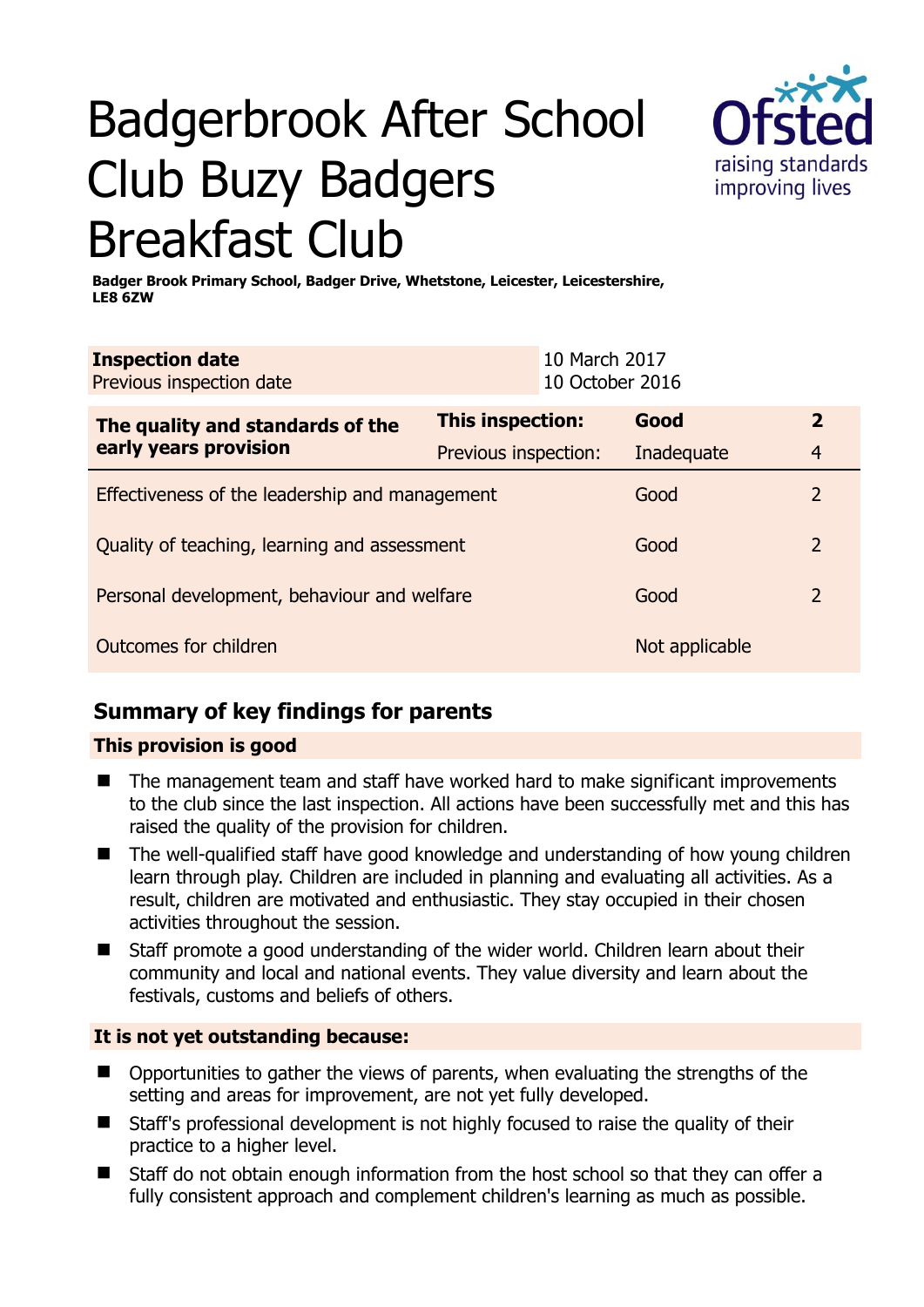# **What the setting needs to do to improve further**

#### **To further improve the quality of the early years provision the provider should:**

- enhance the methods used to seek the views of parents, in order to further improve the quality of the provision
- focus staff's professional development on opportunities that help raise the quality of the provision to an outstanding level
- obtain more information from teachers to enable staff to support children to build further on what they are learning in school.

### **Inspection activities**

- The inspector spoke to parents during the inspection and took account of their views.
- The inspector viewed all areas used by the children and observed the activities they took part in.
- The inspector evaluated the range of activities on offer, in discussion with the club's manager.
- The inspector spoke to members of staff and children at appropriate times throughout the inspection.
- The inspector held a meeting with the club manager. She looked at relevant documentation, such as the evidence of the suitability of staff working in the club.

#### **Inspector**

Teresa Lester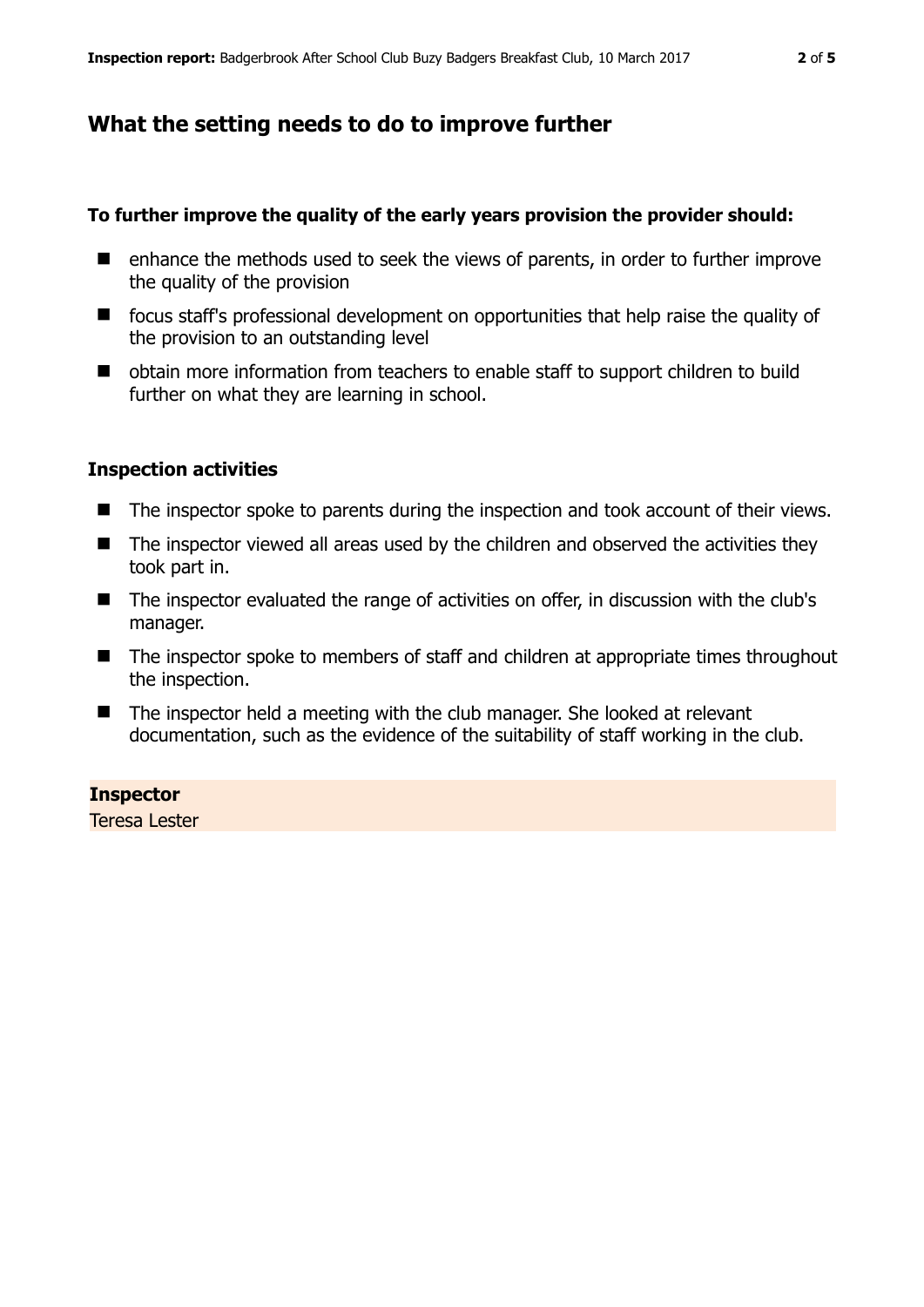## **Inspection findings**

#### **Effectiveness of the leadership and management is good**

The arrangements for safeguarding are effective. Staff have a good understanding of child protection issues. They are confident in recognising the possible signs of abuse and neglect. They know the procedures to follow if they have any concerns about a child in their care. Thorough risk assessments are carried out to ensure that the premises are safe and secure. Staff deployment is well managed so that children are supported wherever they are playing. They ensure children cannot leave the premises unsupervised. Visitors to the club are signed in and are given identification badges to wear, further ensuring children's safety. Staff have developed good relationships with parents. They exchange relevant information with them to ensure that children's needs are met. Parents provide complimentary feedback and say that children look forward to attending the club. They are very happy with the care that their children receive and the activities that are on offer. Children say that they really enjoy attending the club and look forward to playing with their friends, taking part in physical activities and creative arts.

#### **Quality of teaching, learning and assessment is good**

Staff create a friendly atmosphere and place a strong focus on helping children to have fun. They plan good quality activities that are tailored to children's interests. Children are imaginative and develop storylines using toys and small figures. They play amicably together to act out a narrative as they take part in a dinosaur adventure. Staff are attentive and enthusiastically involve themselves in children's play. Children enjoy chatting and joking with staff. Children participate in craft activities and concentrate intently as they use different materials to make hand puppets. If children ask for additional resources or activities, staff are quick to accommodate their requests. Children enjoy designing and make fairground rides out of construction blocks and string. Staff ask children questions about what they are doing and encourage them to communicate their ideas and solve design problems. Children show pride in their achievements and excitedly show adults what they have made.

#### **Personal development, behaviour and welfare are good**

An effective key-person system is in place and children build good relationships with staff and others. Children appear very happy, relaxed and comfortable during their time in the setting. At the end of the school day, they enter the club with enthusiasm, excitedly talking to staff about their day. Children move freely between the indoors and playground, following their interests and leading their own play. They are physically active, balancing and climbing on large fixed equipment, making dens and playing ball games. Staff remind children about safety and supervise them closely as they use tools and equipment. Children's health is promoted well. They follow good hygiene routines and make healthy choices in regard to food. Staff provide a range of nutritious snacks for children to choose from and fresh drinking water is freely available from the water dispenser. Children know what is expected of them and behave well. Staff are supportive and consistently praise children for their efforts. Children are polite and courteous to staff, visitors and each other.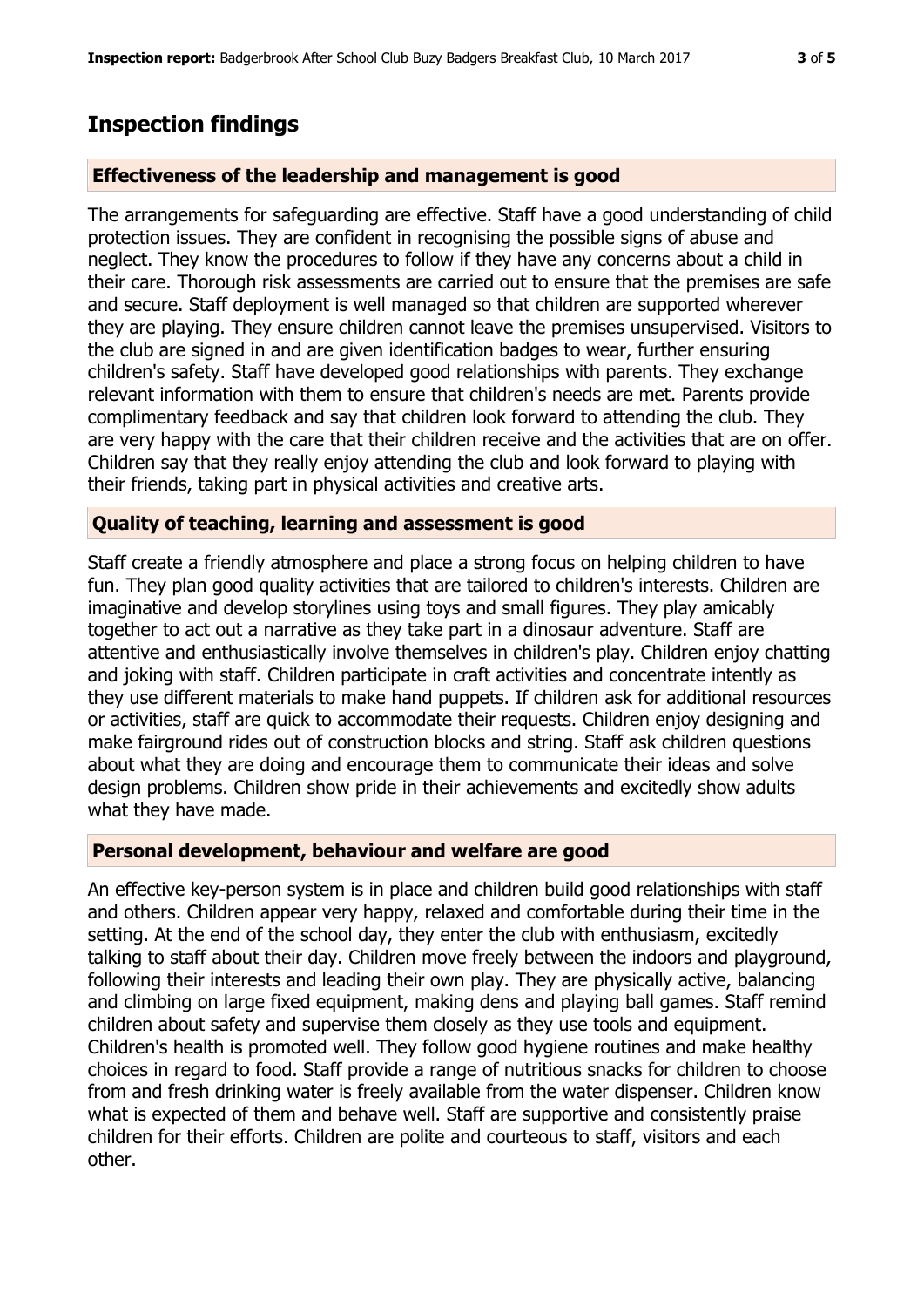# **Setting details**

| Unique reference number                             | EY358453                                                                             |  |
|-----------------------------------------------------|--------------------------------------------------------------------------------------|--|
| <b>Local authority</b>                              | Leicestershire                                                                       |  |
| <b>Inspection number</b>                            | 1076359                                                                              |  |
| <b>Type of provision</b>                            | Out of school provision                                                              |  |
| Day care type                                       | Childcare - Non-Domestic                                                             |  |
| <b>Registers</b>                                    | Early Years Register, Compulsory Childcare<br>Register, Voluntary Childcare Register |  |
| Age range of children                               | $4 - 11$                                                                             |  |
| <b>Total number of places</b>                       | 42                                                                                   |  |
| Number of children on roll                          | 72                                                                                   |  |
| Name of registered person                           | Badgerbrook Afterschool Club Partnership                                             |  |
| <b>Registered person unique</b><br>reference number | RP907595                                                                             |  |
| <b>Date of previous inspection</b>                  | 10 October 2016                                                                      |  |
| <b>Telephone number</b>                             | 07930 869670                                                                         |  |

Badgerbrook After School Club Buzy Badgers Breakfast Club was registered in 2007. The club employs four members of childcare staff. Of these, three hold appropriate early years qualifications at level 3. The club opens Monday to Friday during school term time and for four weeks in the summer holidays. Sessions are from 7.30am until 9am and from 3.15pm until 6pm.

This inspection was carried out by Ofsted under sections 49 and 50 of the Childcare Act 2006 on the quality and standards of provision that is registered on the Early Years Register. The registered person must ensure that this provision complies with the statutory framework for children's learning, development and care, known as the early years foundation stage.

Any complaints about the inspection or the report should be made following the procedures set out in the guidance 'Complaints procedure: raising concerns and making complaints about Ofsted', which is available from Ofsted's website: www.gov.uk/government/organisations/ofsted. If you would like Ofsted to send you a copy of the guidance, please telephone 0300 123 4234, or email enquiries@ofsted.gov.uk.